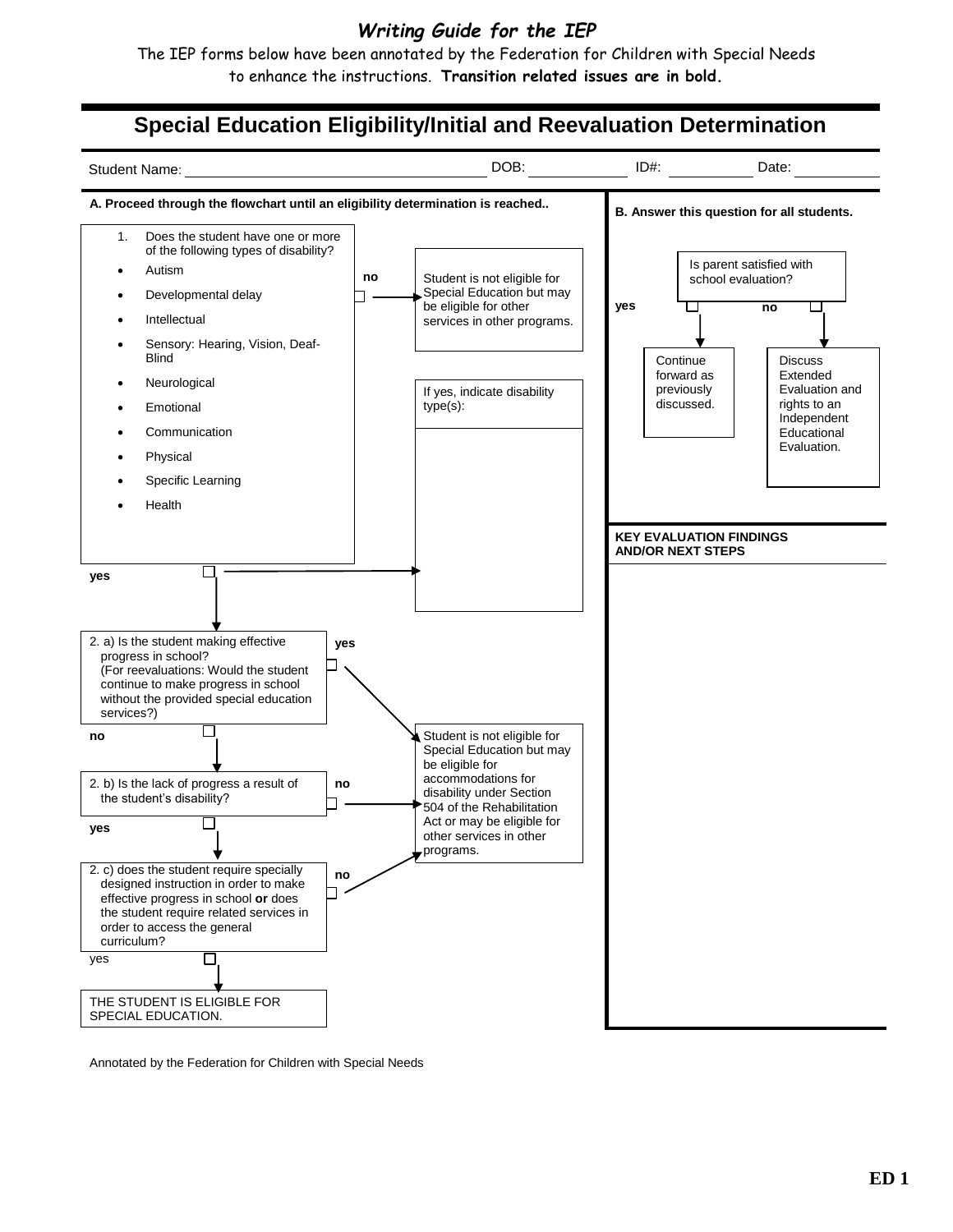**School District Name:**

**School District Address:**

**School District Contact Person/Phone #:**

## **INDIVIDUALIZED EDUCATION PROGRAM**

|                                                                                                                                                                                                                                                 | <b>IEP Dates: from</b>                                                                                                                                                                                                                                                                                                                                                                                                                                     |                  | to                    |                                                                                                                                                                                                                                                                                                                                                                                              |
|-------------------------------------------------------------------------------------------------------------------------------------------------------------------------------------------------------------------------------------------------|------------------------------------------------------------------------------------------------------------------------------------------------------------------------------------------------------------------------------------------------------------------------------------------------------------------------------------------------------------------------------------------------------------------------------------------------------------|------------------|-----------------------|----------------------------------------------------------------------------------------------------------------------------------------------------------------------------------------------------------------------------------------------------------------------------------------------------------------------------------------------------------------------------------------------|
| <b>Student Name:</b>                                                                                                                                                                                                                            | DOB:                                                                                                                                                                                                                                                                                                                                                                                                                                                       |                  | $ID#$ :               | Grade/Level:                                                                                                                                                                                                                                                                                                                                                                                 |
| This is the parent and/or student's opportunity to<br>document and describe:<br>student experiences and challenges<br>concerns about progress including<br>social/emotional development<br>$\bullet$<br>٠<br>concerns regarding last year's IEP | <b>Parent and/or Student Concerns</b><br>Student's accomplishments and vision<br>concerns regarding the student's services                                                                                                                                                                                                                                                                                                                                 | ٠                | should drive the IEP: | What concern(s) does the parent and/or student want to see addressed in this IEP to enhance the student's education?<br>During transition period (ages 14-22), student's vision<br>student be involved in the IEP development/meeting<br>discussion of postsecondary options and planning<br>extracurricular & non-academic activities<br>strengths, interests, and preferences              |
|                                                                                                                                                                                                                                                 | <b>Student Strengths and Key Evaluation Results Summary</b><br>What are the student's educational strengths, interest areas, significant personal attributes and personal<br>What is the student's type of disability, general education performance including<br>MCAS /district test results, achievement towards goals and lack of expected progress, if any?<br>be answered. It is good to step back from the concerns to really focus on the positive. | accomplishments? |                       | When describing the student in this section, Teams must write from a whole-student perspective. Each of the questions above should                                                                                                                                                                                                                                                           |
| Tnclude:                                                                                                                                                                                                                                        | 1. educational strengths—what do they do well at school? How does this relate to their postsecondary plans?<br>3. personal attributes and personal accomplishments—what are their positive qualities and their successes?                                                                                                                                                                                                                                  |                  |                       | 2. interests-what are their preferences? Are preferences considered when choosing coursework and extra curricular options?<br>Incorporate this info in the student's personal portfolio and include new information as learning and life experience evolve.<br>4. educational performance-what is their type of disability and how does it affect their school work in the general education |

curriculum? *Access to the general curriculum is critical to reach expectations for life long goals.* 5. a summary of the evaluation assessments, standardized testing results and/or any other district test results. The Team should present an integrated view of any isolated individual skills or problems found in the test results and then discuss how the IEP can be written to support/lead the student to increased scores. *Include discussion on future STANDARDIZED testing and graduation* 

#### *expectations.*

6. if this is not an initial IEP, achievement towards goals—did the student meet or exceed expected progress? And/or was there lack of expected progress?

The Team should keep the big picture in mind and plan to use the student's strengths to the best advantage in planning the vision, accommodations and modifications sections of the IEP.

Parents may want to bring last year's progress report in order to help the Team complete this section.

**Vision Statement:** What is the vision for this student?

Consider the next 1 to 5 year period when developing this statement. **Beginning no later than age 14, the statement should be based on the student's preferences and interest, and should include desired outcomes in adult living, post-secondary and working environments.**

#### When considering the Vision:

- show a balance between immediate concerns and the hopes and dreams of the future
- address the student's progress towards independence in and out of school as well as a productive life
- for younger students, the parents can take a more active role in the development of the vision using input from the student Students/parents may want to prepare this page of the IEP before the Team meeting.

Reminder**:** The vision should be used to plan the student's school and extra curricular schedules.

*For transition age students, the vision statement should reflect the student's hopes and dreams—not to be superseded by the Team. Because the student's vision drives the IEP, their participation is critical to the process. Be sure the discussion includes HOW they will participate and the IEP includes these important self advocacy skill building goals. The Team must consider desired outcomes in adult living, school, work and any other post-school environments. Think about how and where the student will live, work, travel, recreate and socialize in the community. What skills does student need to develop to accomplish his/her future vision?*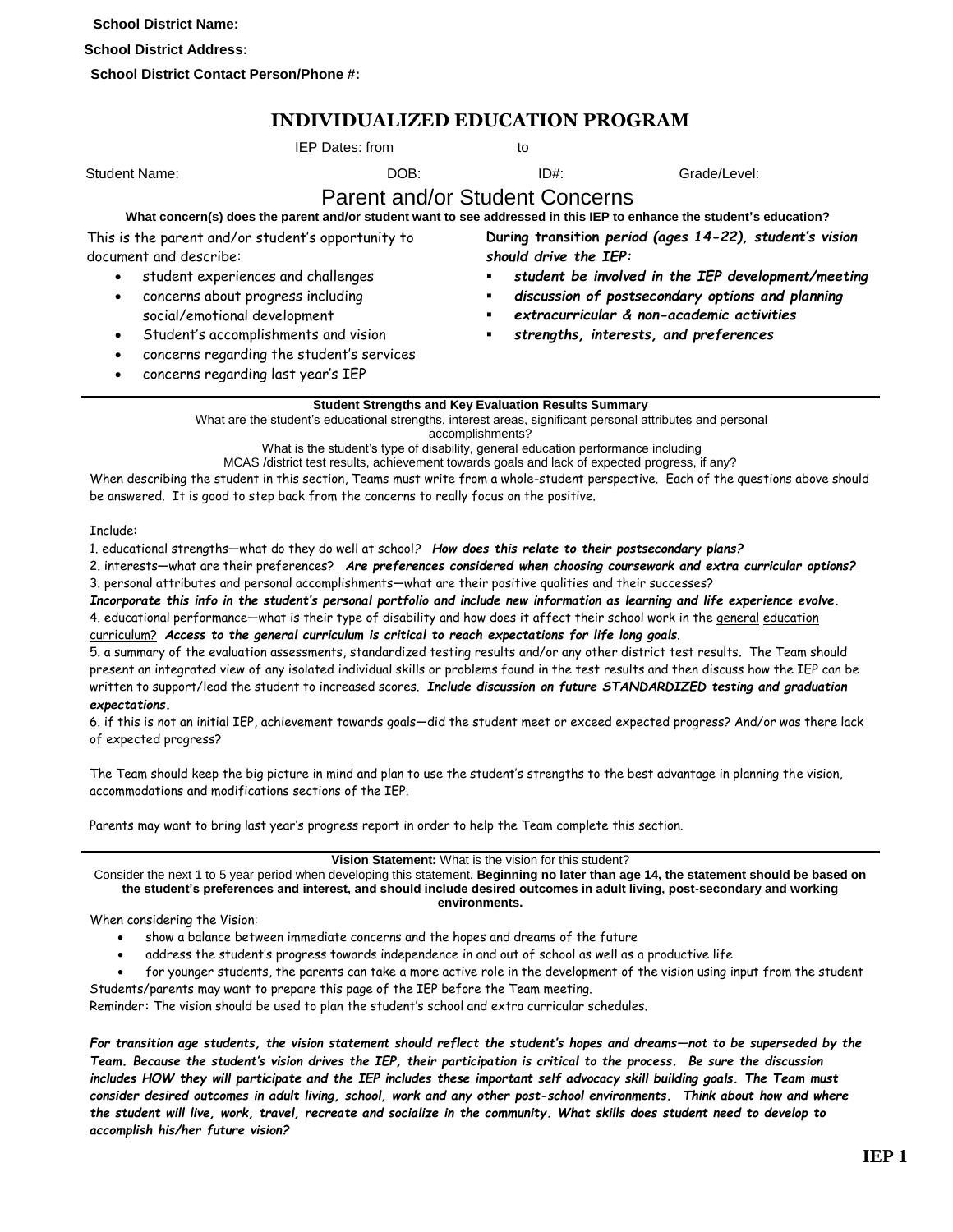## Present Levels of Educational Performance

#### **A: General Curriculum**

All students MUST have access to and progress in the general curriculum.

The general curriculum is the curriculum used with non-disabled students.

#### **Check all that apply.**

|                                                    | General curriculum area(s) affected by this student's disability:                                                                 |
|----------------------------------------------------|-----------------------------------------------------------------------------------------------------------------------------------|
| English Language Arts<br>l 1                       | Consider the language, composition, literature (including reading) and media strands.                                             |
| <b>History and Social Sciences</b><br>$\mathsf{L}$ | Consider the history, geography, economic and civics and government strands.                                                      |
| Science and Technology<br>l 1.                     | Consider the inquiry, domains of science, technology and science, technology and human affairs<br>strand.                         |
| <b>Mathematics</b>                                 | Consider the number sense, patterns, relations and functions, geometry and measurement and<br>statistics and probability strands. |
| <b>Other Curriculum Areas</b><br>L L               | Specify:                                                                                                                          |
|                                                    |                                                                                                                                   |

How does the disability affect progress in the curriculum area(s)?

This section facilitates instructional planning by providing a bridge from the evaluation process and results (IEP page 1: Key Evaluation Results Summary) to instructional interventions.

Describe, based on current relevant information obtained from a variety of sources, how the identified disability impacts the student's overall participation in the *general curriculum and the life of the school.* Be sure to include information regarding which "typical" expectations or assignments will be difficult due to the disability.

Provide a clear description of how the various aspects of the disability impact progress. Each component of the student's disability should be addressed, e.g. cognitive, emotional, behavioral, physical, attention.

Reminder: Parents are most aware of their child's needs and can be a vital resource for this section. **Older students can give input.**

What type(s) of accommodation, if any, is necessary for the student to make effective progress?

Accommodations are changes that may include but are not limited to changes in:

- the physical arrangement of the room
- lesson organization
- test-taking practices
- organizational tools

When writing accommodations for a student, be sure they:

- are typically provided by general educators within the general education environment
- do not involve modifying the content material (student will have access to and progress in the general curriculum)
- allow students to receive information in a more efficient manner (uses their preferred learning style)
- address the effect the student's disability and skill weakness has on educational progress (see previous section)

What type(s) of specially designed instruction, *if any*, is necessary for the student to make effective progress?

Specifically designed instruction refers to modifications that:

- are not typically provided for students in the general education program
- have been designed by or with an appropriately credentialed special education teacher or related service provider

|                       |                                               | Check the necessary instructional modification(s) and describe how such modification(s) will be made.                                                                                                                                                                                      |
|-----------------------|-----------------------------------------------|--------------------------------------------------------------------------------------------------------------------------------------------------------------------------------------------------------------------------------------------------------------------------------------------|
| Content:              | intensity of the information will be altered. | Describes a change in the general curriculum. The student will study the same areas but the level, complexity or                                                                                                                                                                           |
|                       | Methodology/Delivery of Instruction:          | Describes a change in the way the student is being taught. The alteration should<br>address the student's unique learning style and strengths (see IEP page 1 Student<br>Strengths). The description includes the components of the methodology not the name<br>of a specific methodology. |
| Performance Criteria: |                                               | Describes a change in the way the student demonstrates what they have learned. The alteration<br>should address the student's unique learning style and strengths (see IEP page 1 Student Strengths)                                                                                       |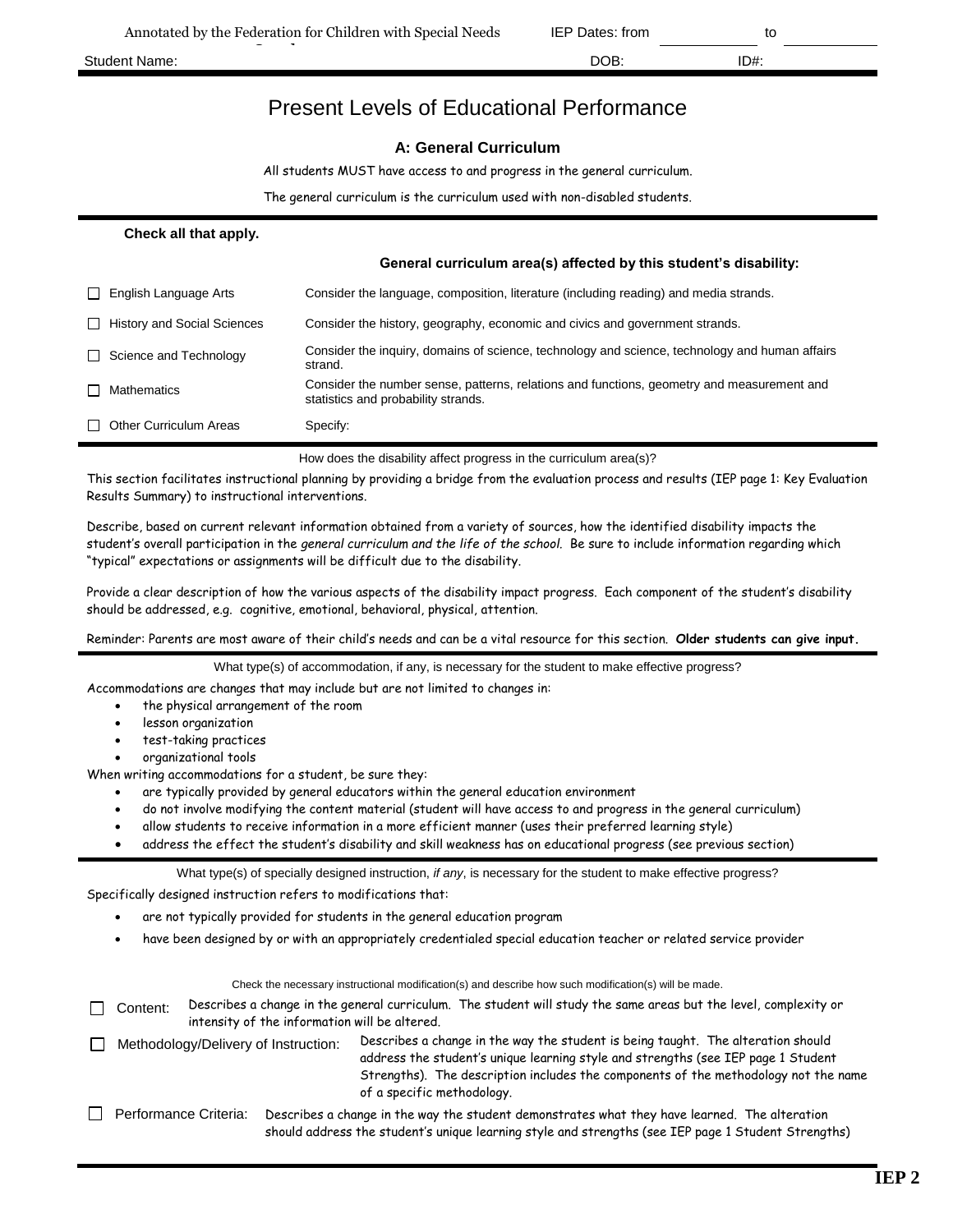Annotated by the Federation for Children with Special Needs

| Student Name: | DOB: | ID#: |
|---------------|------|------|
|               |      |      |

| <b>Present Levels of Educational Performance</b> |  |  |
|--------------------------------------------------|--|--|
|--------------------------------------------------|--|--|

#### **B: Other Educational Needs**

PLEASE NOTE: IDEA HIGHLIGHTS CONSIDERATIONS IN BEHAVIOR, LEP STUDENTS WITH DISABILITIES (MUST DOCUMENT WHETHER SERVICES WILL BE PROVIDED IN ENGLISH OR THE STUDENT'S NATIVE LANGUAGE), THE USE OF BRAILLE FOR THE BLIND/VISUALLY IMPAIRED STUDENTS, LANGUAGE AND COMMUNICATION NEEDS FOR THE STUDENT WHO IS DEAF/HEARING IMPAIRED, COMMUNICATION FOR ALL STUDENTS AND USE OF ASSISTIVE TECHNOLOGY.

| Check all that apply.                                                                                                                            |                                                                                                                                                                                                                         |                                                                                                                                                                                                                                                              |  |  |  |  |
|--------------------------------------------------------------------------------------------------------------------------------------------------|-------------------------------------------------------------------------------------------------------------------------------------------------------------------------------------------------------------------------|--------------------------------------------------------------------------------------------------------------------------------------------------------------------------------------------------------------------------------------------------------------|--|--|--|--|
|                                                                                                                                                  | <b>General Considerations</b>                                                                                                                                                                                           |                                                                                                                                                                                                                                                              |  |  |  |  |
| $\Box$ Adapted physical education                                                                                                                | □ Assistive tech devices/services                                                                                                                                                                                       | <b>Behavior</b>                                                                                                                                                                                                                                              |  |  |  |  |
| $\Box$ Braille needs (blind/visually impaired)                                                                                                   | $\Box$ Communication (all students)                                                                                                                                                                                     | $\Box$ Communication (deaf/hard of hearing students)                                                                                                                                                                                                         |  |  |  |  |
| $\Box$ Extra curriculum activities                                                                                                               | $\Box$ Language needs (LEP students)                                                                                                                                                                                    | $\Box$ Nonacademic activities                                                                                                                                                                                                                                |  |  |  |  |
| Social/emotional needs                                                                                                                           | $\Box$ Travel training                                                                                                                                                                                                  | $\Box$ Skill development related to vocational<br>preparation or experience                                                                                                                                                                                  |  |  |  |  |
| $\Box$ Other<br>other non-academic activities                                                                                                    |                                                                                                                                                                                                                         | The team should consider how the student's disability affects participation in the life of the school-extracurricular and                                                                                                                                    |  |  |  |  |
| $\Box$ For children ages 3 to 5 — participation in appropriate activities                                                                        |                                                                                                                                                                                                                         |                                                                                                                                                                                                                                                              |  |  |  |  |
| $\Box$ For children ages 14 <sup>+</sup> (or younger if appropriate) - student's course of study                                                 |                                                                                                                                                                                                                         |                                                                                                                                                                                                                                                              |  |  |  |  |
|                                                                                                                                                  | employment objectives, other post school adult living and, if appropriate, daily living skills.                                                                                                                         | $\Box$ For children ages 16 (or younger if appropriate) to 22 — transition to post-school activities including community experiences,                                                                                                                        |  |  |  |  |
| The age specific considerations listed above are placed here to serve as a reminder of particular aspects of transition<br>box should be marked. |                                                                                                                                                                                                                         | throughout the IEP as mandated by federal law. If the student falls into one of the categories mentioned, the appropriate                                                                                                                                    |  |  |  |  |
|                                                                                                                                                  | How does the disability affect progress in the indicated area(s) of other educational needs?                                                                                                                            |                                                                                                                                                                                                                                                              |  |  |  |  |
|                                                                                                                                                  |                                                                                                                                                                                                                         | As with IEP page 2, this section facilitates instructional planning by providing a bridge from the Key Evaluation Results Summary (on                                                                                                                        |  |  |  |  |
| participation in the areas listed above and the life of the school.                                                                              | IEP 1) to instructional interventions.                                                                                                                                                                                  | Describe, based on current relevant information obtained from a variety of sources, how the identified disability impact the student's                                                                                                                       |  |  |  |  |
|                                                                                                                                                  | Provide a clear description of how the various aspects of the disability impact progress. Each component of the student's disability<br>should be addressed e.g. cognitive, emotional, behavioral, physical, attention. |                                                                                                                                                                                                                                                              |  |  |  |  |
|                                                                                                                                                  |                                                                                                                                                                                                                         | Reminder: Parents are most aware of their child's needs and can be a vital resource for this section. Students also can provide info.                                                                                                                        |  |  |  |  |
|                                                                                                                                                  | What type(s) of accommodation, if any, is necessary for the student to make effective progress?                                                                                                                         |                                                                                                                                                                                                                                                              |  |  |  |  |
| none at all.                                                                                                                                     | Some students may require accommodations in only one curriculum or program area; others may require extensive accommodations or                                                                                         |                                                                                                                                                                                                                                                              |  |  |  |  |
|                                                                                                                                                  | The Team's attention should be on what the school district can do to help the student.                                                                                                                                  |                                                                                                                                                                                                                                                              |  |  |  |  |
|                                                                                                                                                  | What type(s) of specially designed instruction, if any, is necessary for the student to make effective progress?                                                                                                        |                                                                                                                                                                                                                                                              |  |  |  |  |
|                                                                                                                                                  | Specially designed instruction addresses the unique needs of the student that result from their disability.                                                                                                             |                                                                                                                                                                                                                                                              |  |  |  |  |
|                                                                                                                                                  | designed instruction in the areas of content, methodology/delivery of instruction or performance criteria.                                                                                                              | Not all students will need specially designed instruction in all areas of educational need and not all students will require specially                                                                                                                       |  |  |  |  |
|                                                                                                                                                  | Check the necessary instructional modification(s) and describe how such modification(s) will be made.                                                                                                                   |                                                                                                                                                                                                                                                              |  |  |  |  |
| Content:                                                                                                                                         | intensity of the information will be altered.                                                                                                                                                                           | Describes a change in the general curriculum. The student will study the same areas but the level, complexity or                                                                                                                                             |  |  |  |  |
| Methodology/Delivery of Instruction:                                                                                                             |                                                                                                                                                                                                                         | Describes a change in the way the student is being taught. The alteration should<br>address the student's unique learning style and strengths (see IEP page 1 Student<br>Strengths). The description includes the components of the methodology not the name |  |  |  |  |
| Performance Criteria:                                                                                                                            |                                                                                                                                                                                                                         | of a specific methodoloav.<br>Describes a change in the way the student demonstrates what they have learned. The alteration<br>should address the student's unique learning style and strengths (see IEP page 1 Student Strengths)                           |  |  |  |  |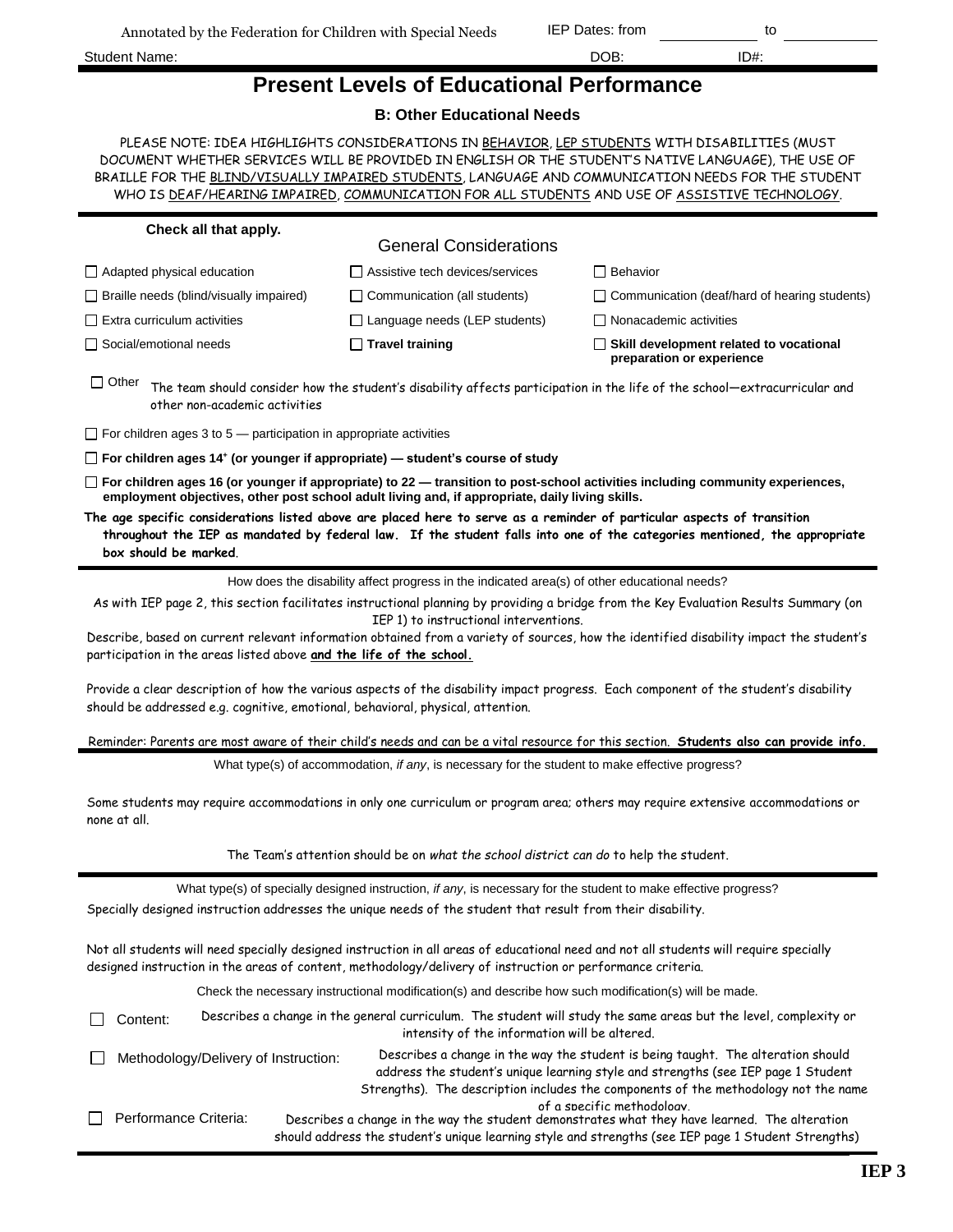Student Name: DOB: ID#:

# **Current Performance Levels/Measurable Annual Goals**

Team members now begin to pay attention to what the school district will expect the student to do and accomplish over the IEP period. The Team must ensure that the selected goals are skill building and are the ones that matter most to the parents, to **the future of the student** and in making the biggest difference in the student's life.

| Goal #                                                                                                                  | Specific Goal Focus:                                          |  |  |  |
|-------------------------------------------------------------------------------------------------------------------------|---------------------------------------------------------------|--|--|--|
|                                                                                                                         | Current Performance Level: What can the student currently do? |  |  |  |
| Using the information found in the PRESENT LEVELS OF EDUCATIONAL PERFORMANCE (IEP pages 2 & 3) the Team should identify |                                                               |  |  |  |

the focus areas for the goals.

Once the focus areas have been determined, the Team then generates specific current performance levels within those focus areas. The current performance levels become the starting point for writing goals and the goals become the end points for student accomplishment for the IEP period. For this reason, current performance levels need to be recorded clearly.

This section should be based on examples of student work or test results and not only anecdotal information. Ask the question, **"**Within this limited skill area, what can the student do now?"

Measurable Annual Goal: What challenging, yet attainable, goal can we expect the student to meet by the end of this IEP period? How will we know that the student has reached this goal?

Goals must be individualized and based on:

- the student's past experience
- current performance
- rate of learning and
- educational need

Team members may find it helpful to ask themselves the following questions:

- What components should be included in the goal?
- What does it look like when the student achieves the goal? (Target Behavior)
- How might the student demonstrate that the goal has been achieved? (Condition)
- How will this demonstration be assessed? (Criteria)
- What will be the data collection strategy to determine goal completion? (Measurability)
- Will this skill be useful in more than one environment? Will it help the student access more than one general curriculum framework? Will this skill make a big difference in the life of the student? Can this goal be used by more than one service provider?
- Can this goal be achieved in one year?

Reminder: Goals should be skill building (not restatements of the Common Core) to enable the student to access, participate and make progress in the curriculum of their peers without disabilities. **Life of the school goals and life skills goals should also be discussed.**

**Benchmark/Objectives:** What will the student need to do to complete this goal?

Benchmarks/objectives are the stepping stones between the current performance level and completion of the measurable annual

goals.

#### Objectives:

- are short term and measurable
- break annual goals into sub-skills

When all of the sub-skills are achieved the goal is naturally achieved.

#### Benchmarks:

- serve the same purpose as objectives
- describe the amount of progress a student is expected to make within a specific segment of time within the IEP period and
- establish expected performance levels that allow for regular checks of progress that coincide with progress reporting periods

| Progress Reports are required to be sent to parents at least<br>as often as parents are informed of their nondisabled<br>children's progress. Each progress report must answer the<br>following two questions for each goal:<br>Annotated by the Federation for Children with Special Needs | What is the student's progress toward the annual goal?<br>Is the progress sufficient to enable the student to achieve<br>the annual goal by the end of the IEP period? |
|---------------------------------------------------------------------------------------------------------------------------------------------------------------------------------------------------------------------------------------------------------------------------------------------|------------------------------------------------------------------------------------------------------------------------------------------------------------------------|
|---------------------------------------------------------------------------------------------------------------------------------------------------------------------------------------------------------------------------------------------------------------------------------------------|------------------------------------------------------------------------------------------------------------------------------------------------------------------------|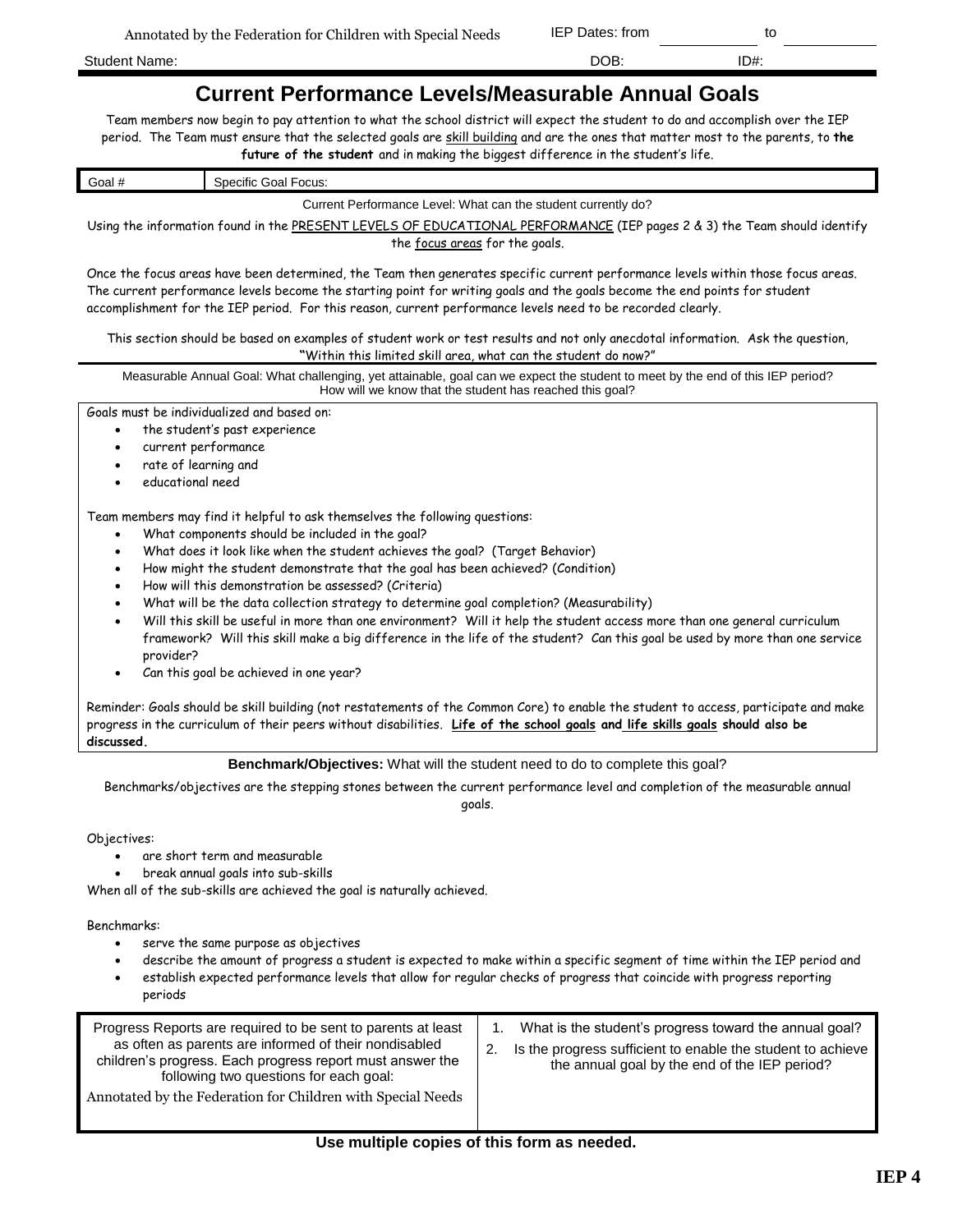|  |  |  | Annotated by the Federation for Children with Special Needs |
|--|--|--|-------------------------------------------------------------|
|--|--|--|-------------------------------------------------------------|

Annotated by the Federation for Children with Special Needs IEP Dates: from to

Student Name: DOB: ID#:

## **Service Delivery**

What are the total service delivery needs of this student?

Include services, related services, program modifications and supports (including positive behavioral supports, school personnel and/or parent training/supports). Services should assist the student in reaching IEP goals, to be involved and progress in the general curriculum, to participate in **extracurricular or nonacademic subjects** and to allow the student to participate with nondisabled students while working towards IEP goals.

|                    | School District Cycle:<br>5 day cycle                                                     |                                                                                                                      | 6 day cycle | 10 day cycle                                                                 | other: |                   |                 |
|--------------------|-------------------------------------------------------------------------------------------|----------------------------------------------------------------------------------------------------------------------|-------------|------------------------------------------------------------------------------|--------|-------------------|-----------------|
|                    |                                                                                           |                                                                                                                      |             | A. Consultation (Indirect Services to School Personnel and Parents)          |        |                   |                 |
| Focus on<br>Goal # | Type of Service                                                                           | Type of Personnel                                                                                                    |             | Frequency and<br>Duration/Per Cycle                                          |        | <b>Start Date</b> | <b>End Date</b> |
|                    | Example: Mental Health<br>Family Counseling                                               |                                                                                                                      |             |                                                                              |        |                   |                 |
|                    | Example: Sensory<br><b>Integration Consult</b>                                            |                                                                                                                      |             |                                                                              |        |                   |                 |
|                    | Example: Applied Behavior<br>Analysis - BCBA                                              |                                                                                                                      |             |                                                                              |        |                   |                 |
|                    | Example: Behavior Plan<br>Support for school staff                                        |                                                                                                                      |             |                                                                              |        |                   |                 |
|                    |                                                                                           | <b>Examples of Specialists:</b>                                                                                      |             | Examples: 15 min/cycle,                                                      |        |                   |                 |
|                    |                                                                                           | Transition, Vocational<br>AT, OT, PT, SLP, School<br>Psychologist, Behavior,<br>Inclusion, Autism,<br>Aspergers, NLD |             | 15 min/week, 30 min/cycle,<br>30 min/week, 1 hour/month                      |        |                   |                 |
|                    | B. Special Education and Related Services in General Education Classroom (Direct Service) |                                                                                                                      |             |                                                                              |        |                   |                 |
| Focus on<br>Goal # | Type of<br>Service                                                                        | Type of<br>Personnel                                                                                                 |             | Frequency and<br>Duration/Per Cycle                                          |        | <b>Start Date</b> | <b>End Date</b> |
|                    | Services provided in the<br>"typical" classroom                                           |                                                                                                                      |             |                                                                              |        |                   |                 |
|                    | e.g., English Language<br>Arts                                                            |                                                                                                                      |             |                                                                              |        |                   |                 |
|                    | e.g., Mathematics                                                                         |                                                                                                                      |             |                                                                              |        |                   |                 |
|                    | e.g., Science                                                                             |                                                                                                                      |             |                                                                              |        |                   |                 |
|                    | e.g., Social Studies                                                                      |                                                                                                                      |             |                                                                              |        |                   |                 |
|                    |                                                                                           |                                                                                                                      |             |                                                                              |        |                   |                 |
|                    |                                                                                           |                                                                                                                      |             | C. Special Education and Related Services in Other Settings (Direct Service) |        |                   |                 |
| Focus on<br>Goal # | Type of<br>Service                                                                        | Type of<br>Personnel                                                                                                 |             | Frequency and<br>Duration/Per Cycle                                          |        | <b>Start Date</b> | <b>End Date</b> |
|                    | Services provided outside<br>of the "typical" classroom                                   |                                                                                                                      |             |                                                                              |        |                   |                 |
|                    | e.g., Vocational                                                                          |                                                                                                                      |             |                                                                              |        |                   |                 |
|                    | e.g., Resource Room for<br>skills training                                                |                                                                                                                      |             |                                                                              |        |                   |                 |
|                    | e.g., Travel Training                                                                     |                                                                                                                      |             |                                                                              |        |                   |                 |
|                    |                                                                                           |                                                                                                                      |             |                                                                              |        |                   |                 |
|                    |                                                                                           |                                                                                                                      |             |                                                                              |        |                   |                 |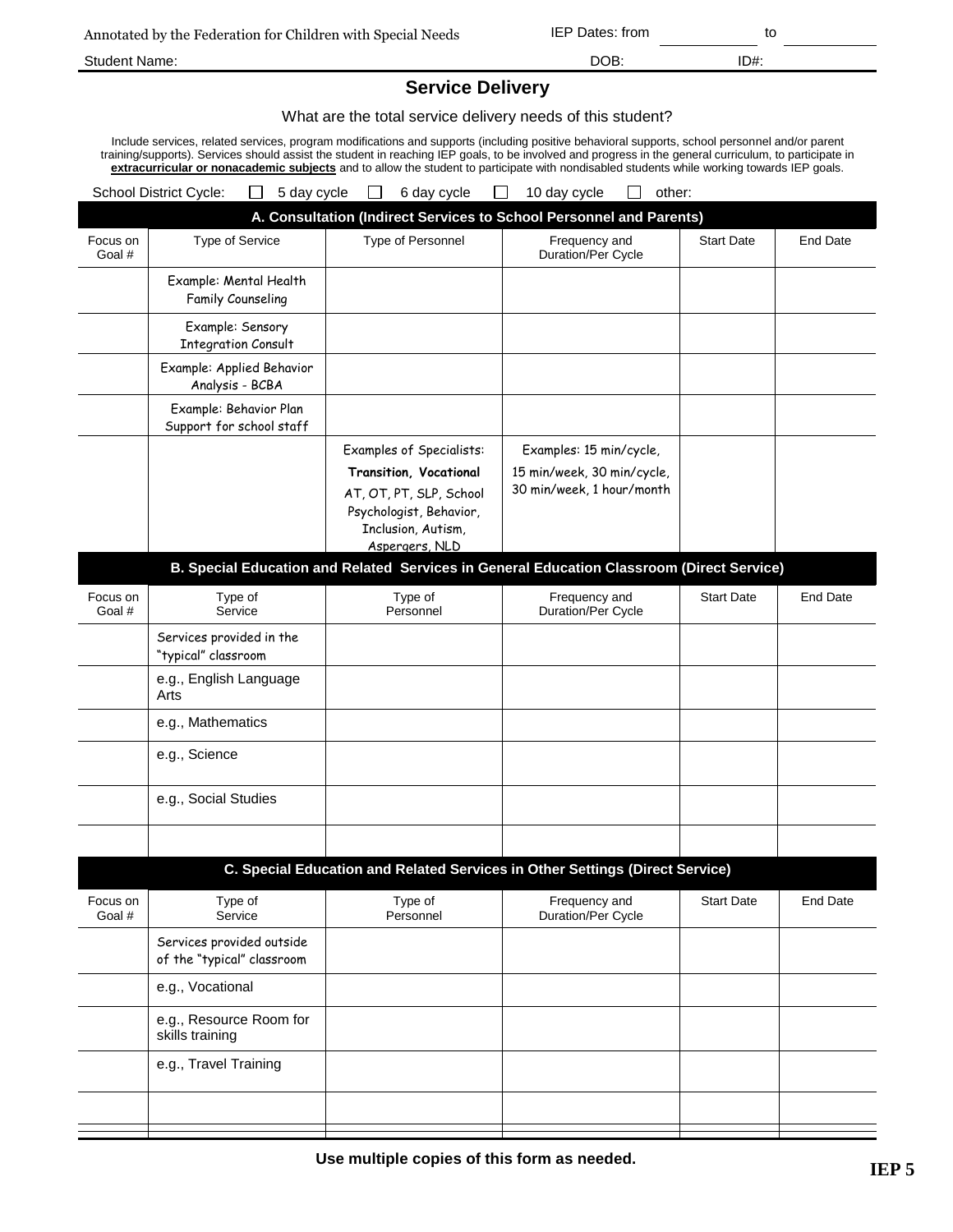|               | Annotated by the Federation for Children with Special Needs | IEP Dates: from |      |
|---------------|-------------------------------------------------------------|-----------------|------|
| Student Name: |                                                             | DOB:            | ID#: |
|               |                                                             |                 |      |

Is the student removed from the general education classroom at any time? (Refer to IEP 5—Service Delivery, Section C.)

 $\Box$  No  $\Box$  Yes If yes, why is removal considered critical to the student's program?

- This section should address section C of IEP page 5.
- Focus on the student and the disability
- Clearly identify the times a student is removed from the general education classroom
- Describe the reasons why a separate setting is recommended and include the accompanying benefits for the student
- Make sure that justification refers to any special education and/or related services recommended to occur in settings outside the general education classroom during the service delivery discussion and NOT to potential placements.

IDEA '97 Regulation §300.550(b)(2): "... removal of children with disabilities from the regular educational environment occurs *only if* the nature or severity of the disability is such that education in regular classes with the use of supplementary aids and services cannot be achieved satisfactorily." (Emphasis added.)

## **Schedule Modification**

| $\Box$ No | $\Box$ Yes — shorter day | $\Box$ Yes — shorter year                                            | If yes, answer the questions below.                                                                                     |
|-----------|--------------------------|----------------------------------------------------------------------|-------------------------------------------------------------------------------------------------------------------------|
|           |                          | learned skills and / or substantial difficulty in relearning skills? | Longer: Does this student require a longer school day or a longer school year to prevent substantial loss of previously |
| $\Box$ No | $\Box$ Yes — longer day  | $\Box$ Yes — longer year                                             | If yes, answer the questions below.                                                                                     |

How will the student's schedule be modified? Why is this schedule modification being recommended? If a longer day or year is recommended, how will the school district coordinate services across program components?

The Team's consideration of modified school day and year must be based on:

- the unique nature of any specially designed instruction or related services due to the student's disability or
- the student's demonstration or likely demonstration of substantial regression due to a break in service

Include:

- what the new schedule will look like and
- an explanation of why the new schedule is necessary

If there are recommended summer services or summer school place them here.

Reminder: All modifications to a student's schedule reflect the goals and objectives/benchmarks of the IEP AND MUST be reflected on the service delivery grid.

## **Transportation Services**

Does the student require transportation as a result of the disability?

 $\Box$  No Regular transportation will be provided in the same manner as it would be provided for students without disabilities. If the child is placed away from the local school, transportation will be provided.

 $\Box$  Yes  $\Box$  Yes Special transportation will be provided in the following manner:

 $\Box$  on a regular transportation vehicle with the following modifications and/or specialized equipment and precautions:

 $\Box$  on a special transportation vehicle with the following modifications and/or specialized equipment and precautions:

After the team makes a transportation decision and after a placement decision has been made, a parent may choose to provide transportation and may be eligible for reimbursement under certain circumstances. Any parent who plans to transport their child to school should notify the school district contact person.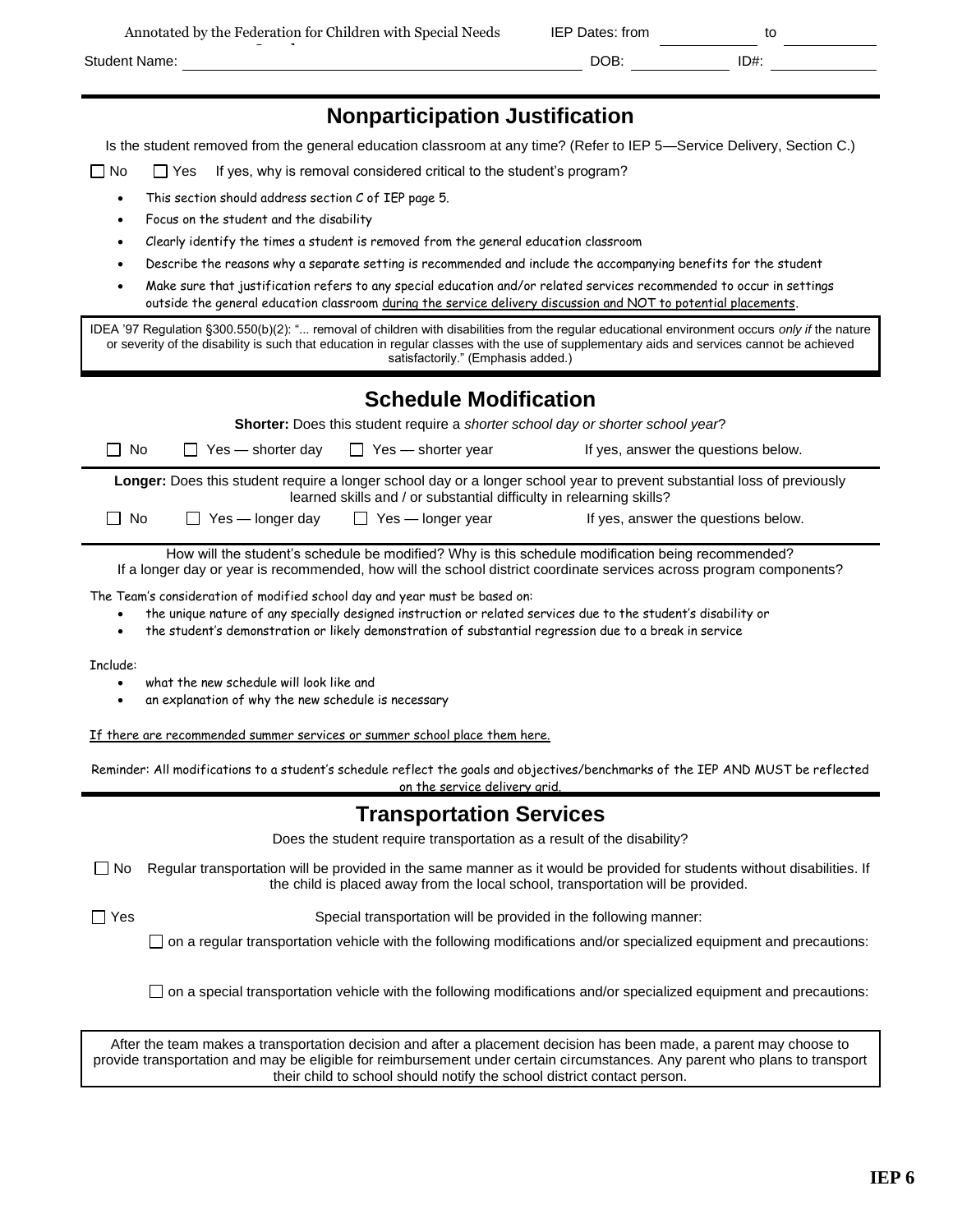| Annotated by the Federation for Children with Special | IEP Dates: from |      |
|-------------------------------------------------------|-----------------|------|
| Student Name:                                         | DOB:            | ID#: |

# **State or District-Wide Assessment**

Identify state or district-wide assessments planned during this IEP period:

Fill out the table below. Consider any state or district-wide assessment to be administered during the time span covered by this IEP. For each content area, identify the student's assessment participation status by putting an "X" in the corresponding box for column 1, 2, or 3.

|                                    | 1. Assessment participation:<br>Student participates in<br>on-demand testing under routine<br>conditions in this content area. | 2. Assessment participation:<br>Student participates in<br>on-demand testing with<br>accommodations in this content<br>area. (See $\bullet$ below) | 3. Assessment participation:<br>Student participates in alternate<br>assessment in this content area.<br>(See $\bullet$ below) |
|------------------------------------|--------------------------------------------------------------------------------------------------------------------------------|----------------------------------------------------------------------------------------------------------------------------------------------------|--------------------------------------------------------------------------------------------------------------------------------|
| <b>CONTENT AREAS</b>               | <b>COLUMN1</b>                                                                                                                 | <b>COLUMN 2</b>                                                                                                                                    | <b>COLUMN3</b>                                                                                                                 |
| English Language Arts              |                                                                                                                                |                                                                                                                                                    |                                                                                                                                |
| <b>History and Social Sciences</b> |                                                                                                                                |                                                                                                                                                    |                                                                                                                                |
| <b>Mathematics</b>                 |                                                                                                                                |                                                                                                                                                    |                                                                                                                                |
| Science and Technology             |                                                                                                                                |                                                                                                                                                    |                                                                                                                                |
| Reading                            |                                                                                                                                |                                                                                                                                                    |                                                                                                                                |

**O** For each content area identified by an X in the column 2 above: note in the space below, the content area and describe the accommodations necessary for participation in the on-demand testing. Any accommodations used for assessment purposes should be closely modeled on the accommodations that are provided to the student as part of his/her instructional program.

- This is a justification section. What accommodations will be made and why they will be made should be stated.
- Accommodations and modification recommended on IEP pages 2 & 3 should be reflected in this section.

Reminder: If an accommodation is not listed here, your child cannot receive it during the assessment. This includes STANDARDIZED TESTING.

- **O** For each content area identified by an X in column 3 above: note in the space below, the content area, why the on-demand assessment is not appropriate and how that content area will be alternately assessed. Make sure to include the learning standards that will be addressed in each content area, the recommended assessment method(s) and the recommended evaluation and reporting method(s) for the student's performance on the alternate assessment.
	- This is a justification section. How the content areas will be assessed, what the assessment will This is a justification section. How the content areas will be assessed, what the assessment will  $\blacksquare$   $\blacksquare$   $\blacksquare$

When state model(s) for alternate assessment are adopted, the district may enter use of state model(s) for how content area(s) will be assessed.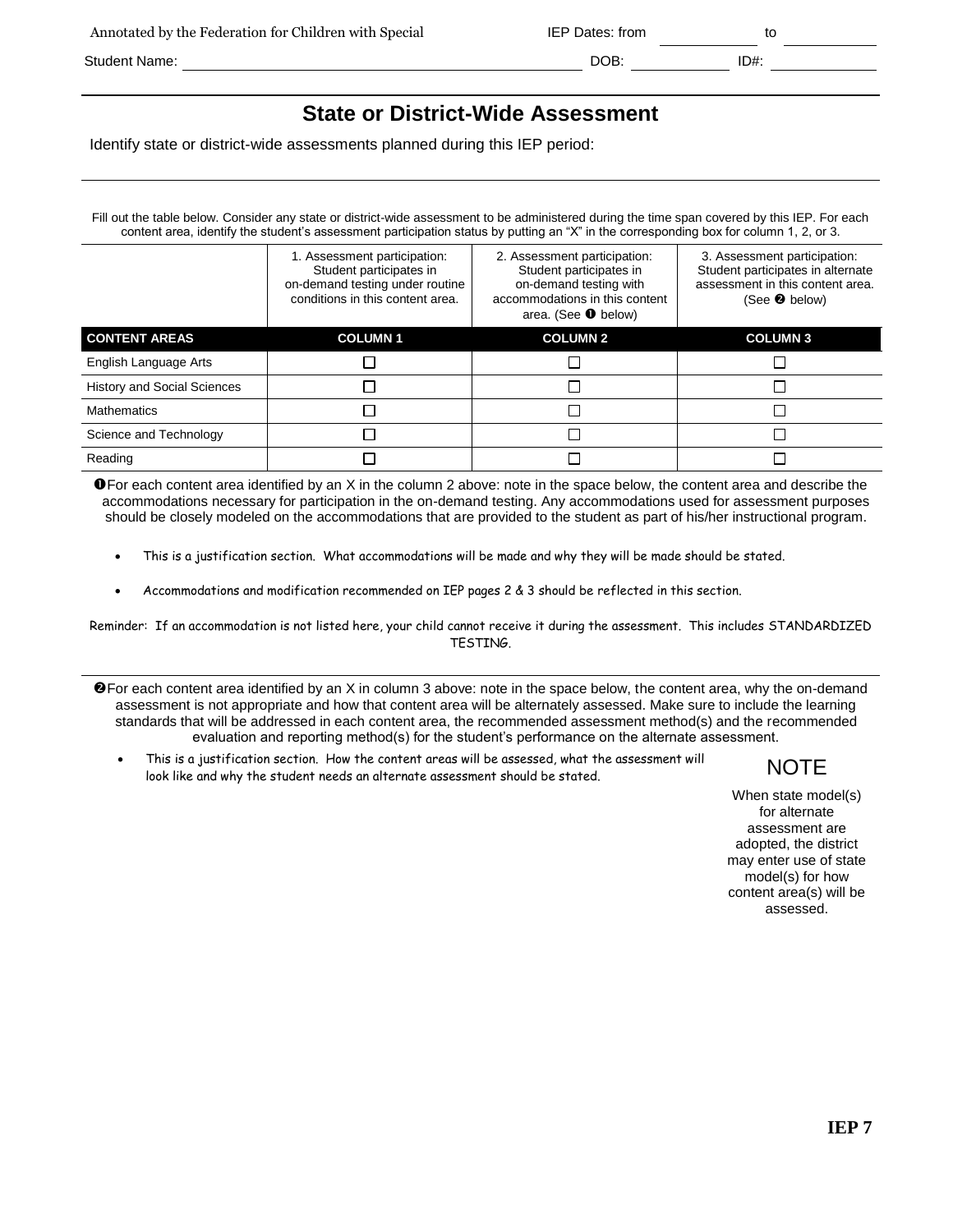|                      | IEP Dates: from |      | ιυ |
|----------------------|-----------------|------|----|
| <b>Student Name:</b> | DOB:            | ID#: |    |
|                      |                 |      |    |

# **Additional Information**

**Include the following transition information: the anticipated graduation date; a statement of interagency responsibilities or needed linkages; the discussion of transfer of rights at least one year before age of majority; and a recommendation for Chapter 688 Referral.**

Document efforts to obtain participation if a parent and **if student did not attend meeting or provide input.**

□ Record other relevant IEP information not previously stated.

Examples:

- Assistive technology
- Medical supports and services—nurse accompaniment
- Common planning time for general education and special education teachers
- Meeting schedules
- Communication books
- Instructional aides
- **Transition issues here including transfer of rights at age of majority and/or intended date of graduation**
- If parents are not in attendance, documentation of efforts to notify them
	- Reminder: Every service recorded in this section should also be reflected on the service delivery grid.

## **Response Section**

## **School Assurance**

I certify that the goals in this IEP are those recommended by the Team and that the indicated services will be provided.

| Signature and Role of LEA Representative                                                                                                                                                                 | Date |  |  |  |  |
|----------------------------------------------------------------------------------------------------------------------------------------------------------------------------------------------------------|------|--|--|--|--|
| <b>Parent Options / Responses</b>                                                                                                                                                                        |      |  |  |  |  |
| It is important that the district knows your decision as soon as possible. Please indicate your response by checking<br>at least one (1) box and returning a signed copy to the district. Thank you.     |      |  |  |  |  |
| I accept the IEP as developed.<br>I reject the IEP as developed.                                                                                                                                         |      |  |  |  |  |
| I reject the following portions of the IEP with the understanding that any portion(s) that I do not reject will be considered<br>accepted and implemented immediately. Rejected portions are as follows: |      |  |  |  |  |
|                                                                                                                                                                                                          |      |  |  |  |  |
|                                                                                                                                                                                                          |      |  |  |  |  |
|                                                                                                                                                                                                          |      |  |  |  |  |
| I request a meeting to discuss the rejected IEP or rejected portion(s).                                                                                                                                  |      |  |  |  |  |
| If you reject the IEP or portions of the IEP it is a good idea to request a meeting before you progress to more formal due process<br>options.                                                           |      |  |  |  |  |
| Signature of Parent, Guardian, Educational Surrogate Parent, Student 18 and Over*                                                                                                                        | Date |  |  |  |  |
| *Required signature once a student reaches 18 unless there is a court appointed guardian.                                                                                                                |      |  |  |  |  |
| Parent Comment: I would like to make the following comment(s) but realize any comment(s) made that suggest changes to<br>the proposed IEP will not be implemented unless the IEP is amended.             |      |  |  |  |  |
|                                                                                                                                                                                                          |      |  |  |  |  |
|                                                                                                                                                                                                          |      |  |  |  |  |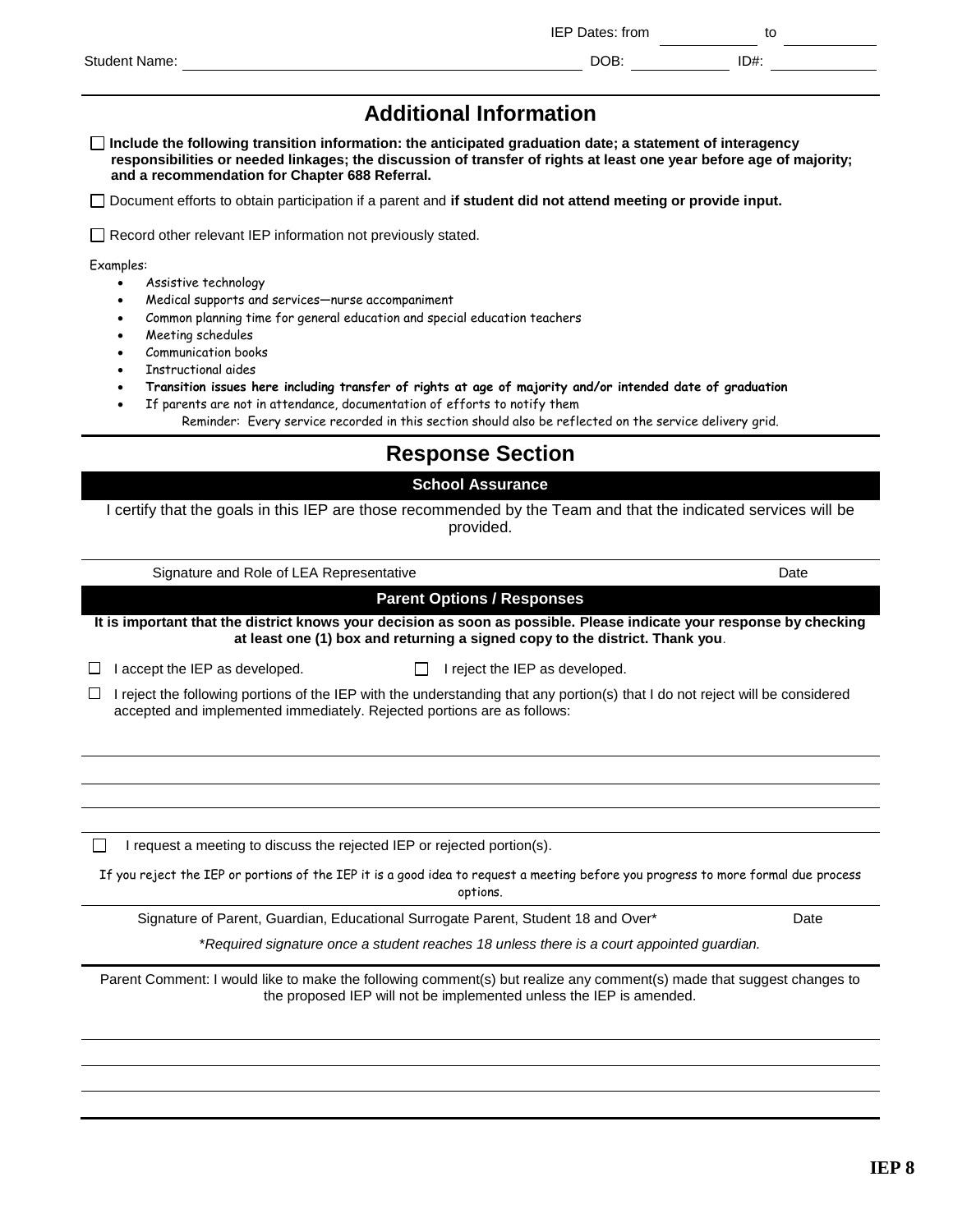**School District Name:**

**School District Address:**

**School District Contact Person/Phone #:**

# **Team Determination of Educational Placement**

IEP Dates: from to to to the matrix of the to the matrix of the to the to the matrix of the to the to the to the to the to the to the to the to the to the to the to the to the to the to the to the to the to the to the to t

Student Name: DOB: ID#:

| <b>Team Recommended Educational Placements</b>                                                                                                                          |                | <b>Corresponding Placement</b>               |
|-------------------------------------------------------------------------------------------------------------------------------------------------------------------------|----------------|----------------------------------------------|
| The Team identified that IEP services are provided outside the general education classroom<br>less than 21% of the time (80% inclusion).                                |                | Full Inclusion Program                       |
| The Team identified that IEP services are provided outside the general education classroom<br>at least 21% of the time but no more than 60% of the time.                |                | Partial Inclusion Program                    |
| The Team identified that IEP services are provided outside the general education classroom<br>for more than 60% of the time.                                            | ٦              | Substantially Separate Classroom             |
| The Team identified that all IEP services should be provided outside the general ed.<br>classroom and in a separate school that only serves students with disabilities. | ×.             | Day School                                   |
| The Team identified that IEP services require a 24-hour education program.                                                                                              | $\mathcal{L}$  | <b>Residential School</b>                    |
| The Team identified home-based IEP services for a student who is 3 to 5 years of age.                                                                                   | <b>College</b> | Home-based<br>Early Childhood Program        |
| The Team identified IEP services provided in a program outside of the home for a student<br>who is 3 to 5 years of age.                                                 | $\sim$         | Center-based<br>Early Childhood Program      |
| The Team has identified a mix of IEP services that are not provided in primarily school-based<br>settings.                                                              |                | Other:                                       |
| <b>Other Authority Required Placements (Non-Educational)</b>                                                                                                            |                | <b>Corresponding Placement</b>               |
| The placement has been made by a state agency to an institutionalized setting for non-<br>educational reasons.                                                          | П              | Institutionalized Setting<br>Specify agency: |
| A doctor has determined that the student must be served in a home setting.                                                                                              | П              | Home-based Program                           |

## Placement Consent Form

A doctor has determined that the student must be served in a hospital setting.  $\Box$  Hospital-based Program

**Specific Program Location(s) and Dates:**

Parent Options / Responses

**It is important that the district knows your decision as soon as possible. Please indicate your response by checking at least one (1) box and returning a signed copy to the district along with your response to the IEP. Thank you.**

 $\Box$  I consent to the placement decision.

 $\Box$  I refuse the placement decision.

 $\Box$  I request a meeting to discuss the refused placement decision.

Signature of Parent, Guardian, Educational Surrogate Parent, Student 18 and Over\* Date

\**Required signature once a student reaches 18 unless there is a court appointed guardian*.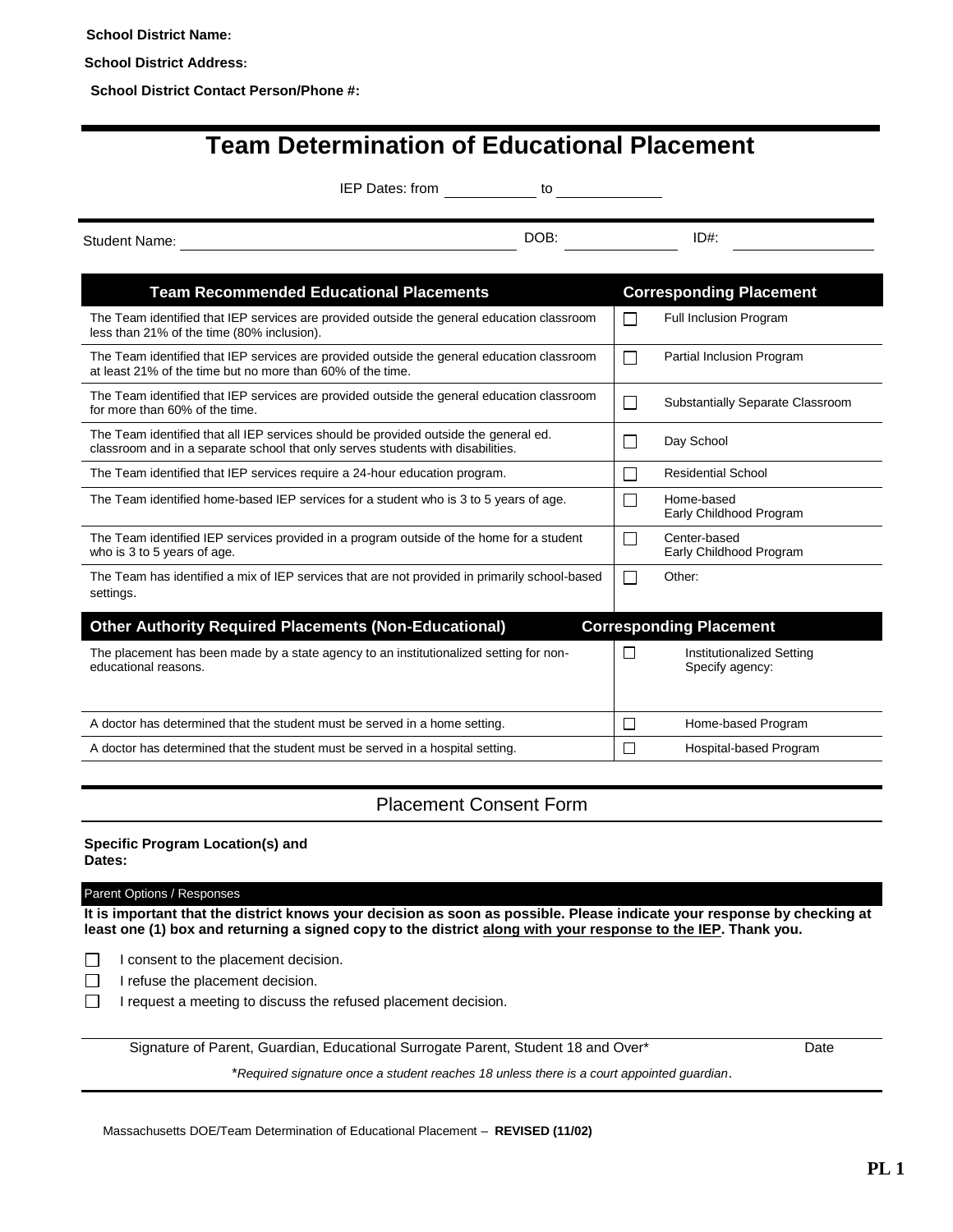# **Administrative Placement/Environment Information – PL2**

*(For school district record keeping only)*

**District: School: Contact:**

**Student: DOB: SASID: IEP Dates:** *To:*

| SPECIAL EDUCATION CLASSIFICATION SUMMARY                                                                                                                                                                                                                                                                                                     |                                                                                                                                                                                                                  |                                                                                                                                                                                                                                                                                                                                                                                                                                                                                                                                            |                                                                                                                                                                                                                                                                                               |                                                                                                                                                      |                                                                                                                                                                                        |  |
|----------------------------------------------------------------------------------------------------------------------------------------------------------------------------------------------------------------------------------------------------------------------------------------------------------------------------------------------|------------------------------------------------------------------------------------------------------------------------------------------------------------------------------------------------------------------|--------------------------------------------------------------------------------------------------------------------------------------------------------------------------------------------------------------------------------------------------------------------------------------------------------------------------------------------------------------------------------------------------------------------------------------------------------------------------------------------------------------------------------------------|-----------------------------------------------------------------------------------------------------------------------------------------------------------------------------------------------------------------------------------------------------------------------------------------------|------------------------------------------------------------------------------------------------------------------------------------------------------|----------------------------------------------------------------------------------------------------------------------------------------------------------------------------------------|--|
| <b>DOE036</b><br><b>Nature of Primary</b><br><b>Disability</b>                                                                                                                                                                                                                                                                               | <b>DOE037</b><br><b>Nature of</b><br><b>Services</b>                                                                                                                                                             | <b>DOE034</b><br><b>Special Education</b><br><b>Placement</b>                                                                                                                                                                                                                                                                                                                                                                                                                                                                              | <b>DOE039</b><br><b>Cost-Share</b><br><b>Placement</b>                                                                                                                                                                                                                                        | <b>DOE038</b><br>Level of<br><b>Need</b>                                                                                                             | <b>DOE032</b><br><b>Private</b><br><b>Placement</b>                                                                                                                                    |  |
| 01-Intellectual<br>02-Sensory/ Hearing<br>Impaired or Deaf<br>03-Communication<br>04-Sensory/ Vision<br>Impaired or Blind<br>05-Emotional<br>06-Physical<br>07-Health<br>08-Specific Learning<br><b>Disabilities</b><br>09-Sensory/Deafblind<br><b>10-Multiple Disabilities</b><br>11-Autism<br>12-Neurological<br>13-Developmental<br>Delay | 01-(Found<br>eligible for)<br>related<br>services only<br>02-(Found<br>eligible for)<br>(a) specially<br>designed<br>instruction &<br>related<br>services or<br>(b) specially<br>designed<br>instruction<br>only | 3-5 Year Olds ONLY:<br>08-100% services in general<br>education classroom<br>09-100% services in separate<br>classroom<br><b>ALL AGES:</b><br><b>10- Full Inclusion, less than 21%</b><br>outside general education<br>20- Partial Inclusion, 21%-60%<br>outside general education<br>40- Substantially Separate, outside<br>general education more than 60%<br>41- Public Separate Day<br>50- Private Separate Day<br>60- Residential School<br>70- Homebound/Hospital (Not home<br>schooled)<br><b>90- Public Residential Facilities</b> | <b>District shares</b><br>cost with:<br>00-shares cost with<br>one or more public<br>districts<br>$01-DOF$<br>$02$ -DSS<br>$03-DMH$<br><b>04-DMR</b><br>05-an agency not<br>listed above<br>06-two or more<br>agencies<br>500-district does not<br>share costs. District<br>absorbs all costs | 01-Low-less<br>than 2 hours<br>of services<br>per week<br>$02 - L$ $0w - 2$<br>hours or<br>more of<br>services per<br>week<br>03-Moderate<br>04-High | 00-Enrolled in<br>a private<br>school placed<br>by public<br>agency<br>01-Enrolled in<br>a private<br>school placed<br>by parent or<br>guardian<br>500-Does not<br>apply to<br>student |  |

**Check if the student is receiving any special education services from the district but is NOT EDUCATED in district** *(Includes a student receiving services only who is at a private school at private expense, home-schooled, or Pre-K etc, and is not educated by the district. School Code, DOE015, must be 08990000 for these students.)*

## *Specific Program Location:*

## **Determining Level of Need**

Level of need refers to the amount of services that a student receives *inside or outside of the general education classroom*. *Check one box in each on the following columns that best describes the student's program.*

|                                                                                                                                                                                                                                                                                                                     |              | Setting(s):                                  | <b>Service Provider(s):</b>                                                                                                         | <b>Level of Services</b>               |  |
|---------------------------------------------------------------------------------------------------------------------------------------------------------------------------------------------------------------------------------------------------------------------------------------------------------------------|--------------|----------------------------------------------|-------------------------------------------------------------------------------------------------------------------------------------|----------------------------------------|--|
|                                                                                                                                                                                                                                                                                                                     |              | in general education<br>classroom            | general educators and paraprofessionals with<br>$\sim$<br>consultation                                                              | under 25% of program time              |  |
| 2 <sub>1</sub>                                                                                                                                                                                                                                                                                                      | $\mathsf{L}$ | in and out of general<br>education classroom | combination of general educators, paraprofessionals,<br>$\overline{\phantom{a}}$<br>special educators and related service providers | between 25% and 75% of<br>program time |  |
| 3 <sup>1</sup>                                                                                                                                                                                                                                                                                                      | $\sim$       | out of general<br>education classroom        | special educators and related service providers<br>$\overline{\phantom{0}}$                                                         | over 75% of program time               |  |
| • If two or three boxes are checked in Row 1, indicate low. If two or three boxes are checked in Row 2, indicate moderate.<br>If two or three boxes are checked in Row 3, indicate high.<br>• If one box is checked in each row, check either moderate or high depending on the need of the child. If the student's |              |                                              |                                                                                                                                     |                                        |  |
| program cannot be rated against the listed criteria, use professional judgment in estimating level of service.                                                                                                                                                                                                      |              |                                              |                                                                                                                                     |                                        |  |
| $\Box$ Moderate<br>$\Box$ High<br>Level of<br>Low-less than 2 hours of<br>Low- 2 hours or more of<br><b>Need</b><br>services per week<br>services per week                                                                                                                                                          |              |                                              |                                                                                                                                     |                                        |  |

*Please refer to the Massachusetts Department of Education web site at <http://www.doe.mass.edu/infoservices/data/> for* definitions of Primary Disability, Nature of Services, Sped Placement, Cost-Share Placement, Level of Need, and Private *Placement.*